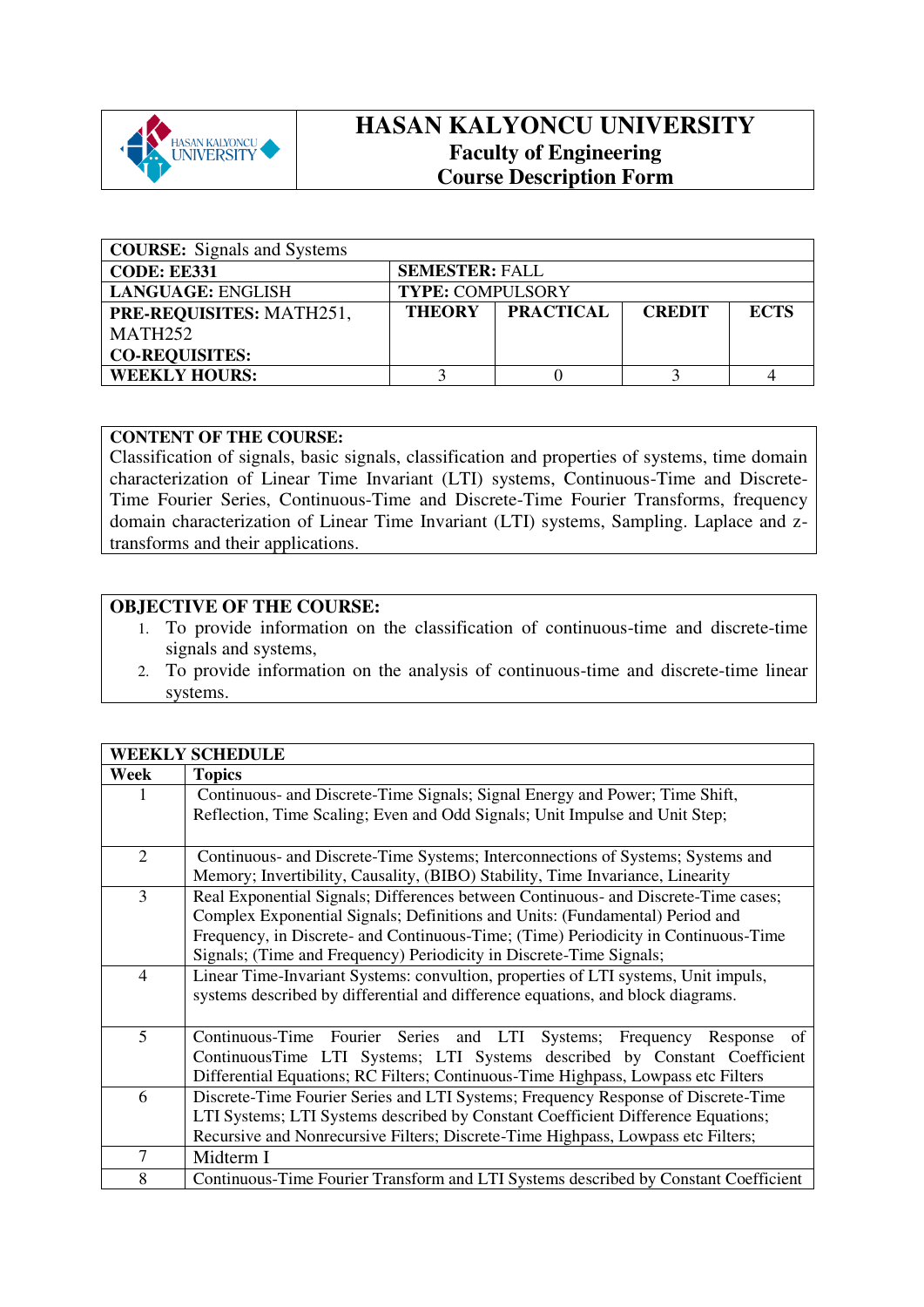|    | Differential Equations;                                                           |
|----|-----------------------------------------------------------------------------------|
| 9  | Discrete-Time Fourier Transform and LTI Systems described by Constant Coefficient |
|    | Difference Equations;                                                             |
| 10 | Magnitude-Phase Representation, Magnitude-Phase Representation of the Fourier     |
|    | Transform vs. Bode Plots; Ideal vs. Nonideal Filters;                             |
|    | First- and Second-Order Continuous- and Discrete-Time System: Unit impulse        |
|    | Response; Unit Step Response; Frequency Response and Bode Plots;                  |
| 11 | Representation of Continuous (and discrete)-Time Signals by its Samples; Sampling |
|    | Theorem; ImpulseTrain Sampling of Continuous-Time Signals; Zero-Order Hold;       |
|    | Interpolation and Reconstruction of Signals from its Samples;                     |
| 12 | Introduction to the Laplace Transform                                             |
| 13 | Introduction to the z-Transform                                                   |
| 14 | Block Diagram Representation using the z-Transforms; and filter design.           |

**TEXTBOOK:** Signals and systems, Alan V. Oppenheim, Alan S. Willsky, Syed H. Nawab, Englewood (Textbook) Cliffs, N.J. Prentice-Hall, 2nd edition, 2014. **REFERENCE BOOKS:** Simon Haykin, Barry van Veen, Signals and Systems, John Wiley and Sons, 2002.

| <b>EVALUATION SYSTEM:</b>    |                 |                         |  |  |  |
|------------------------------|-----------------|-------------------------|--|--|--|
| <b>IN-TERM STUDIES</b>       | <b>QUANTITY</b> | PERCENTAGE (%)          |  |  |  |
| Midterm Exam                 |                 | 30                      |  |  |  |
| Homework                     | 3               | 15                      |  |  |  |
| Laboratory works             |                 |                         |  |  |  |
| Quiz                         | 3               | $\overline{\mathbf{5}}$ |  |  |  |
| Final Exam                   |                 | 50                      |  |  |  |
| <b>TOTAL</b>                 | 9               | <b>100</b>              |  |  |  |
| <b>CONTRIBUTION OF</b>       | 8               | 50                      |  |  |  |
| <b>INTERM STUDIES TO</b>     |                 |                         |  |  |  |
| <b>OVERALL GRADE</b>         |                 |                         |  |  |  |
| <b>CONTRIBUTION OF FINAL</b> |                 | 50                      |  |  |  |
| <b>EXAMINATION TO</b>        |                 |                         |  |  |  |
| <b>OVERALL GRADE</b>         |                 |                         |  |  |  |
| <b>TOTAL</b>                 | q               | <b>100</b>              |  |  |  |

| <b>COURSE CATEGORY:</b>        | PERCENTAGE (%) |
|--------------------------------|----------------|
| Mathematics and Basic Sciences | 50             |
| Engineering                    | 30             |
| <b>Engineering Design</b>      | 20             |
| Social Sciences                |                |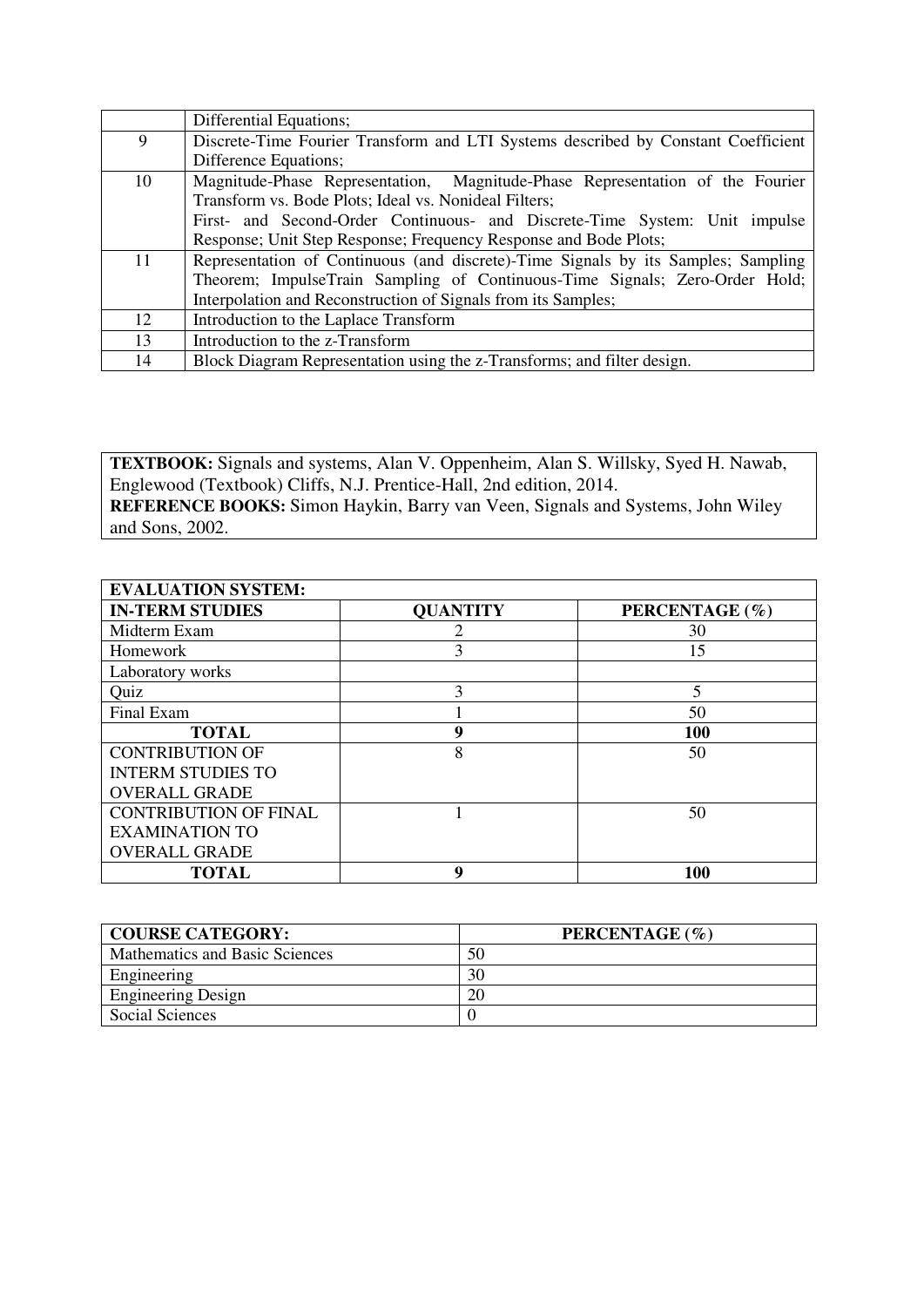| <b>TABLE OF ECTS / WORKLOAD:</b>                           |                 |                             |                   |
|------------------------------------------------------------|-----------------|-----------------------------|-------------------|
| <b>Activities</b>                                          | <b>QUANTITY</b> | <b>Duration</b><br>(Hour)   | Total<br>Workload |
| <b>Course Duration</b>                                     | 13              |                             | 39                |
| Hours for off-the-classroom study (Pre-study,<br>practice) | 14              |                             | 56                |
| Laboratory works                                           |                 |                             |                   |
| Mid-term                                                   | 2               | $\mathcal{D}_{\mathcal{L}}$ | 4                 |
| Final examination                                          |                 | $\mathcal{D}$               | C                 |
| Homework                                                   | 3               | 3                           | 9                 |
| Quiz                                                       | 3               |                             | 3                 |
| <b>Total Work Load</b>                                     |                 |                             | 115               |
| <b>Total Work Load / 30</b>                                |                 |                             | 3.83              |
| <b>ECTS Credit of the Course</b>                           |                 |                             |                   |

|                                                | PO <sub>1</sub> | <b>PO2</b> | <b>PO3</b> | PO <sub>4</sub> | PO <sub>5</sub> | <b>PO6</b> | PO <sub>7</sub> | PO <sub>8</sub> | PO <sub>9</sub> | <b>PO10</b> | PO11 |
|------------------------------------------------|-----------------|------------|------------|-----------------|-----------------|------------|-----------------|-----------------|-----------------|-------------|------|
| LO1                                            |                 |            |            |                 |                 |            |                 |                 |                 |             |      |
| LO2                                            |                 |            |            |                 |                 |            |                 |                 |                 |             |      |
| L <sub>03</sub>                                |                 |            |            |                 |                 |            |                 |                 |                 |             |      |
| LO <sub>4</sub>                                |                 |            |            |                 |                 |            |                 |                 |                 |             |      |
| PO: Program Outcomes   LO: Learning Outcomes   |                 |            |            |                 |                 |            |                 |                 |                 |             |      |
| Values: 0: None   1: Low   2: Medium   3: High |                 |            |            |                 |                 |            |                 |                 |                 |             |      |

| <b>INSTRUCTOR(S):</b>         | Asst. Prof. Dr. Abdul Hafiz<br>ABDULHAFIZ |
|-------------------------------|-------------------------------------------|
| <b>FORM PREPARATION DATE:</b> | 22/05/2019                                |

| <b>LEARNING OUTCOMES OF THE</b><br><b>COURSE:</b>         | <b>PROGRAM OUTCOMES:</b>                                 |
|-----------------------------------------------------------|----------------------------------------------------------|
| <b>LO1:</b> Classify continuous-time signals and systems, | <b>PO1:</b> Adequate knowledge in mathematics, science   |
| LO2: Analyze continuous-time and discrete-time            | and engineering subjects pertaining to the relevant      |
| signals and systems in time-domain,                       | discipline; ability to use theoretical and applied       |
| LO3: Analyze continuous-time and discrete-time            | knowledge in these areas in complex engineering          |
| signals and systems in frequency-domain,                  | problems.                                                |
| LO4: Analyze continuous-time and discrete-time            | <b>PO2:</b> Ability to identify, formulate, and solve    |
| signals and systems in transform-domain.                  | complex engineering problems; ability to select and      |
|                                                           | apply proper analysis and modeling methods for this      |
|                                                           | purpose.                                                 |
|                                                           | <b>PO3:</b> Ability to design a complex system, process, |
|                                                           | device or product under realistic constraints and        |
|                                                           | conditions, in such a way as to meet the desired result; |
|                                                           | ability to apply modern design methods for this          |
|                                                           | purpose.                                                 |
|                                                           | <b>PO4:</b> Ability to devise, select, and use modern    |
|                                                           | techniques and tools needed for analyzing and solving    |